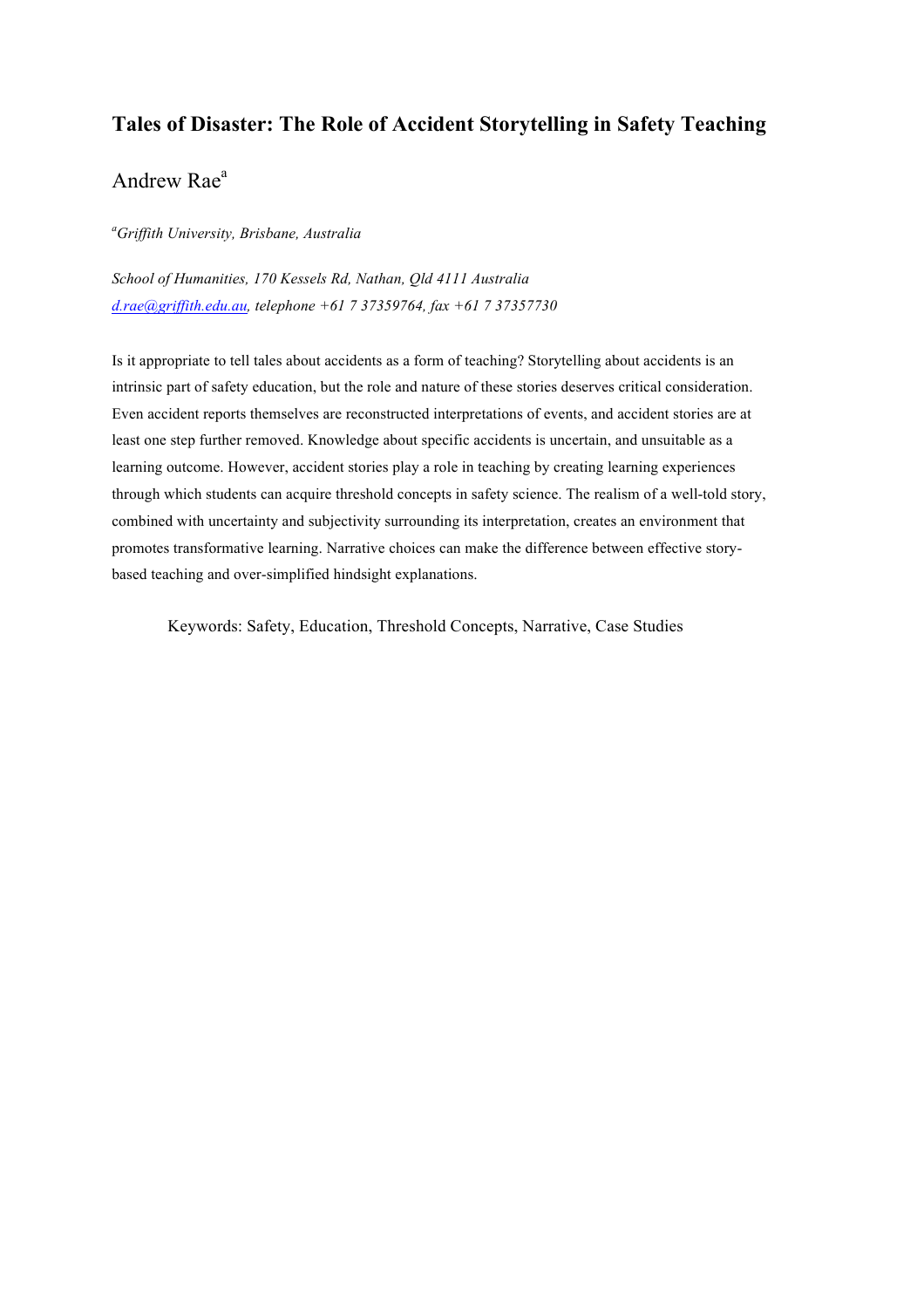## **1 Start with a Bang**

When I begin a lecture with "On the 2nd May, 1970, a DC-9 operating as flight ALM 980 departed from John F. Kennedy International Airport" my students are immediately aware that the tale is not going to end well. The language introduces a story within the genre of accident reporting, and creates expectations consistent with that genre. Once I have established the scene, the students can expect an inciting event setting up a conflict between the best and worst of human endeavour, followed by a climax where the protagonists (the main characters) are defeated by the antagonists (their real or metaphorical opponents), and probably everybody dies.

The use of real-world examples – in particular storytelling about accidents - is an intrinsic part of safety teaching. Accident case studies are used to motivate and introduce new knowledge, to illustrate theory, and to show how theory can be applied. Why is storytelling such a common feature of safety science and safety engineering programmes? Does this practice have educational value? If so, is this due to the types of students, the subject matter, or some other feature of the programmes? What determines the effectiveness or otherwise of storytelling as a means of safety education?

All accounts of accidents are narratives. A narrative is "a spoken or written text that involves temporal sequences of events and actions" (Maitlis, 2012). The earliest accounts of each accident are witness testimonies, collected by investigators in an evidence gathering process that also collates physical evidence and electronic records. These are typically collated into a single timeline, which guides further investigation and causal analysis, leading to a final report (Johnson, 2003).

In parallel to any official investigations, news media and social media also construct accident narratives. These draw upon official sources and witness testimonies, but often use previous stories and common narrative structures as a framework to assemble partial and uncertain information (Mairal, 2011).

Further narrative accounts are produced when academics study accidents. These revisionist accounts may draw solely on prior narratives, such as Weick's exploration of sense-making in the Mann Gulch fire (Weick, 1993). They may also combine previously separate narratives, as in Leveson's history of the Therac-21 radio-therapy fatalities (Leveson, 1995), or find new primary sources, exemplified by Vaughan's explanation of the Challenger disaster (Vaughan, 2004).

The role and status of accident narratives has been studied in the context of managing reputation (Tyler, 2005), socially constructing risk (Davidson, 2008), setting political priorities (Bergman, Gray, Moffat, Simpson, & Rivara, 2002; Stone, 1989), organisational learning (Hayes & Maslen, 2014), and raising safety awareness (Cullen & Washington, 2007). The common theme linking these diverse uses of accident narratives is one of sense-making about risk. Past experience provides a template for understanding present danger. Sanne (2008) discusses the value and dangers of this phenomenon in the context of railway maintenance workers. For the railway workers, stories were informal, locally relevant, and socially accepted ways to communicate breakdowns in normal work. However, they competed with more systematic and generalizable ways to gather intelligence about potential dangers.

Researchers frequently use accident narratives to form and test new theories of safety. Turner (1976) formulated and explained his theory of Disaster Incubation using the Aberfan tip collapse, the Summerland fire and the Hixon level crossing collision. Perrow (1999) based his theory of Normal Accidents on the Three Mile Island nuclear accident. However, there has been little reflection in the safety research community on the status of narratives as evidence. Safety literature often uses an implicitly positivist framework in which there is an "abstract truth", partially clouded by investigator bias (Woodcock, 2008). Social constructionist accounts of safety, such as those arising from High Reliability Organisations (Rochlin, 1999) set aside accident narratives altogether in favour of studying safety as a positive attribute of organisations.

The broader field of organisational research has been more introspective about its own use of narratives, both as subjects of research and as outputs of the research process (Maitlis, 2012). Here it is recognised that narratives are "socially situated performances" influenced by the narrator, the audience, and the social context of the narrative.

In this paper I will focus on the role of accident narratives in the formal education of safety practitioners. This is a topic that must necessarily be informed by the status of accident narratives as knowledge, but the emphasis will be on the deliberate use of the narratives by a teacher. I will use the term "storytelling" to distinguish this deliberate presentation of a narrative from other narrative texts such as accident reports and media accounts.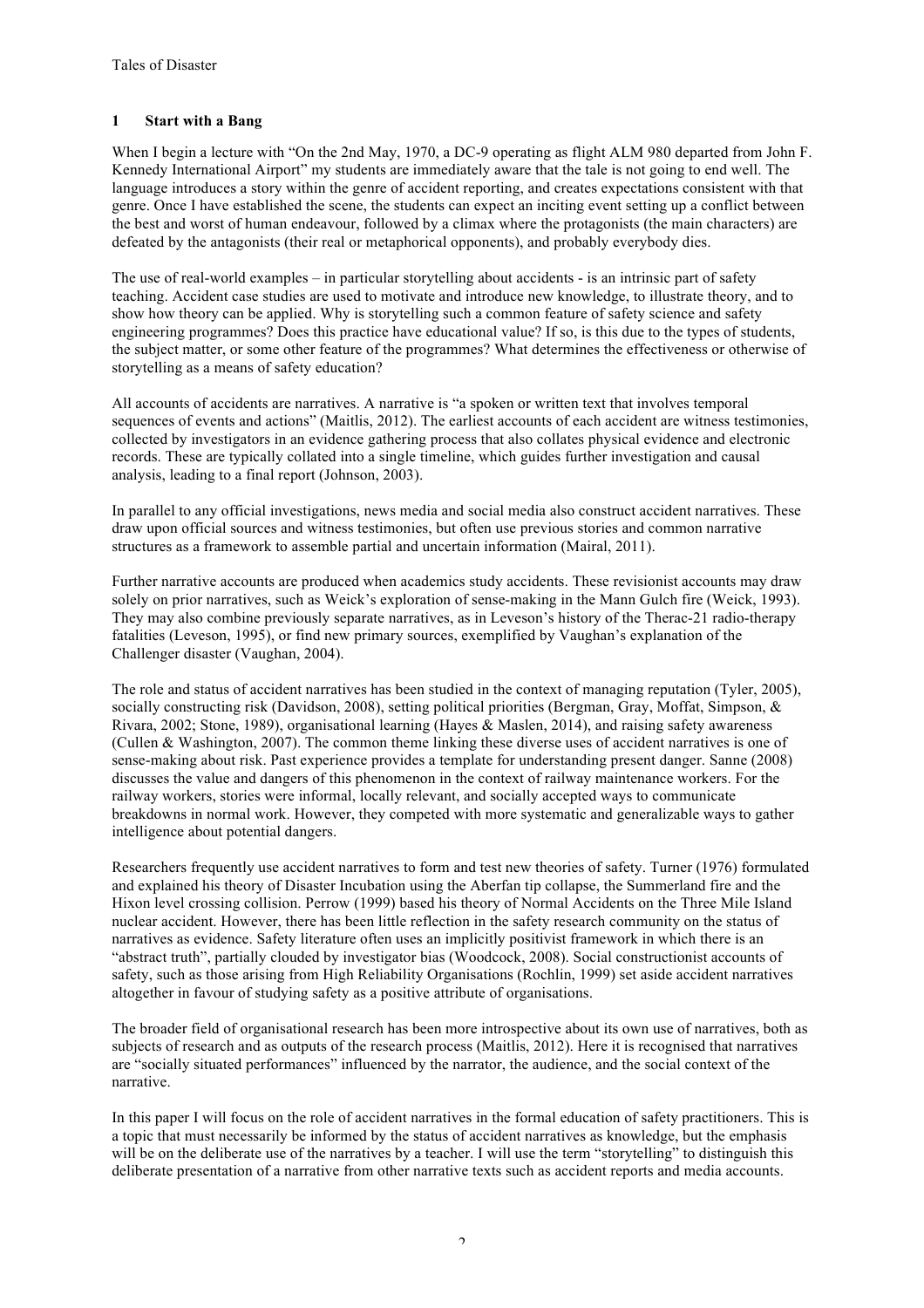The objective of the paper is to reflect on accident storytelling as a means of teaching safety practitioners. This exploration includes some thoughts on what makes a good accident story, but the emphasis is on how and why teachers tell accident stories. Excellent storytellers are not necessarily students of the art of storytelling. A raconteur may be naturally gifted and make no effort to consciously consider the language or narrative devices they are using. However, good teaching practice demands reflection on the purpose and effectiveness of teaching methods. Teachers who tell stories should not take storytelling for granted.

For a teacher, telling a good story should be a means to an end. A story, whether presented as part of a lecture, as a case study for discussion or as problem-based learning, is a constructed experience to give students the opportunity to acquire knowledge (Herreid, 2007). Well-told stories have educational power.

## **2 Give the Protagonist a Goal and Motivation**

Before I can explore the usefulness of stories in safety education, I need to explain my view of what this education is trying to achieve.

Gilbert (2005) suggests that a discipline is defined by the stories it tells about itself. That is certainly true of safety engineering. Any history of safety is structured not around famous safety scientists, the development of compelling theories, or definitive experiments, but around great disasters. We are a discipline forged in the creeping deaths of the industrial revolution, the explosions at Piper Alpha and Bhopal, and the wastelands of Chernobyl.

Some of the characteristics of safety as a field are:

- Safety is inherently interdisciplinary. It draws upon research and practice in management, individual psychology, organisational sociology, engineering and interface design (Aven, 2014).
- The knowledge base of safety is populated mainly from experiences rather than experiments. There are few empirical results, and therefore few certainties (Rae, Nicholson, & Alexander, 2010).
- Safety activities are often open-loop, with little or no feedback about success and failure (Rae, McDermid, & Alexander, 2012).
- Safety work products are usually confidential, making it difficult to aggregate data about how safety is practiced (Rae & Hawkins, 2012).
- The practice of safety engineering is culturally mediated. Attitudes and beliefs can influence outcomes as much, if not more, than the choice of techniques (International Nuclear Safety Advisory Group, 1991).

These characteristics are often summarised by describing safety as requiring "systems thinking" (Leveson, 2011). Systems are not merely physical, merely social, or even some socio-technical combination. The discipline of safety science is itself an interaction between different systems of knowledge (Aven, 2014).

Some safety knowledge is drawn from the physical sciences. This knowledge comes in the form of theories built upon reliably observed phenomena. Other safety knowledge comes from engineering, in the form of models and techniques for predicting the behaviour of designed artefacts. Still more knowledge comes from the social sciences, which provide competing explanations for the behaviour of humans and organisations.

Gilbert (2005), in describing interdisciplinary knowledge, suggest that students " … need to know, not the detailed 'facts' of a discipline, but how that discipline 'works' as a system, and how it is different from other systems. They need to know what kinds of problems each system is good at solving, and what kinds of problems might be best solved using another system."

In addition to providing knowledge and technical skills, tertiary education plays an important role in developing professional identity (Dannels, 2000). Previous work on professional identity focuses mainly on undergraduate students, and on the gulf between "academic" engineering and "real" engineering (Katz, 1993). Safety is commonly taught either as a postgraduate programme or as continuous professional development. In each case the students are already practitioners with a professional identity. However, there is still an important element of socialisation in safety education. Programmes don't just teach students how to "do safety"; they teach them how to be safety practitioners.

In part due to this complex knowledge landscape, and in part due to the historical positioning of safety within different industrial disciplines, there is no commonly agreed curriculum for safety education. A useful overview for Europe is provided by Arezes and Swuste (2012), who show that programs use a wide variety of titles,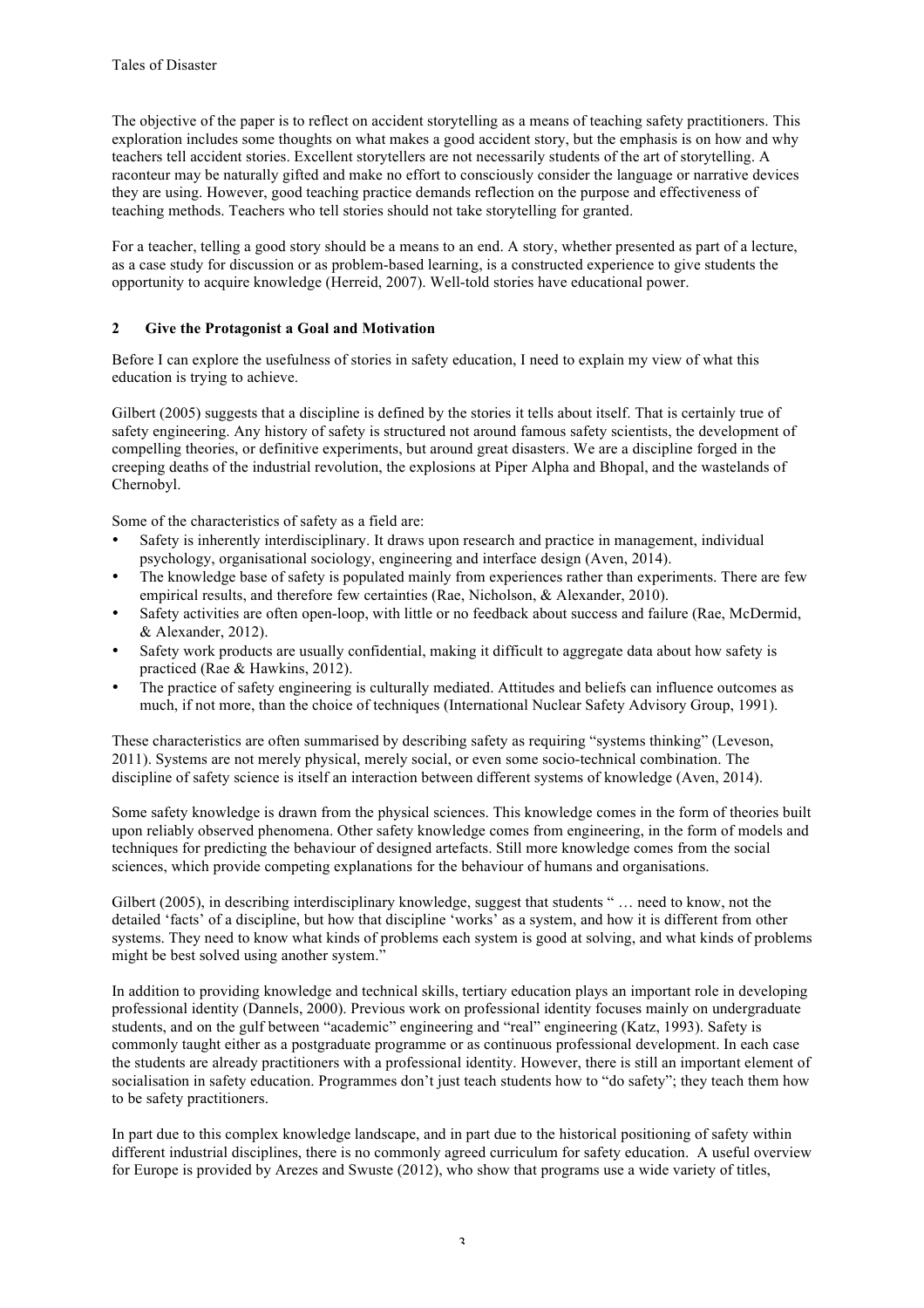accept students from a range of backgrounds, and are hosted in every type of university department. Houdmont (2008) points out the high variability of curriculum even within safety programs sharing the specific title of Occupational Health Psychology.

To the extent that there is such a thing as a "typical" safety education program, it will, based on the Institution of Occupational Safety and Health learning objectives (IOSH, 2013) and the American Society for Safety Engineers curriculum guidelines (ASSE, 2004), contain learning outcomes related to:

- Science and mathematics
- Hazards
- Processes and techniques for assessing risk and treating hazards
- Organisations and management systems
- Theories of accident causation

Programs will often place emphasis on particular types of hazards, with matching science and risk techniques. Some programs will devote most of their attention to hazards and their direct treatment, whilst others will focus almost exclusively on generic risk processes, management, and theory.

Despite this variety in content, the main processes for teaching safety are the same as for any other discipline. Teaching requires selecting a set of knowledge, and creating a sequence of learning experiences through which students engage with that knowledge. The most common way to describe the knowledge to be taught is through a set of learning outcomes describing tasks that a student will be able to perform if they have successfully acquired the knowledge. Learning outcomes are typically phrased as "At the end of this course, students should be able to X", where X stands for an activity demonstrating competence. For example, learning outcomes on a risk assessment course for safety engineers might include:

- Describe the role of risk assessment in system design<br>• Compare and contrast qualitative and quantitative risk
- Compare and contrast qualitative and quantitative risk assessment methods
- Plan and conduct a risk assessment exercise
- Critically review risk assessment reports

Learning outcomes on a more generalist course on safety theory might include:

- Explain current ideas and theories on accident causation
- Apply knowledge of human behaviour in the analysis of accidents and incidents<br>• Use knowledge of different theories of safety to critique current practice
- Use knowledge of different theories of safety to critique current practice
- Design an organisational safety improvement activity

Despite the centrality of accidents to the discipline of safety, and the common use of accident storytelling to teach safety, specific accidents seldom appear in safety program curricula. Learning outcomes refer to methods to prevent and investigate accidents, and theories to explain accidents, but do not usually consider the accidents themselves to be core knowledge.

There are three resolutions for this paradox. The first is that storytelling is, along with many forms of lecturing, simply a bad habit. The second is that it is that accidents should, in fact, be part of the core curricula of safety education. The third possibility is that disaster storytelling is part of creating a student experience to support the acquisition of knowledge that is not specific to the accidents themselves. This explanation is consistent with the broader social use of accident narratives to make sense of present hazards.

Saleh and Pendley (2012) argue that accident case studies should play a central role in educating engineers about safety. They suggest that historical knowledge about accident mechanisms is core knowledge for engineers. This is similar to the "failure literacy" movement in civil engineering (Delatte, 2010), and the suggestion by Holloway and Johnson (2006) that safety practitioners should make a habit of reading original accident reports in order to avoid myths and misunderstandings, and gain an appreciation of the causal complexity of accidents. Saleh and Pendley also present a learning-process argument, in which accident stories help engineers acquire a multi-disciplinary perspective, and socialise engineers as safety-conscious professionals.

Woodcock (2005) discusses the use of accident narratives in teaching accident investigators. Whilst Woodcock focuses on process, and supports the use of realistic simulations in place of historical accidents, Johnson (2011) lists knowledge of previous incidents as a competency requirement for investigators. Accident case studies are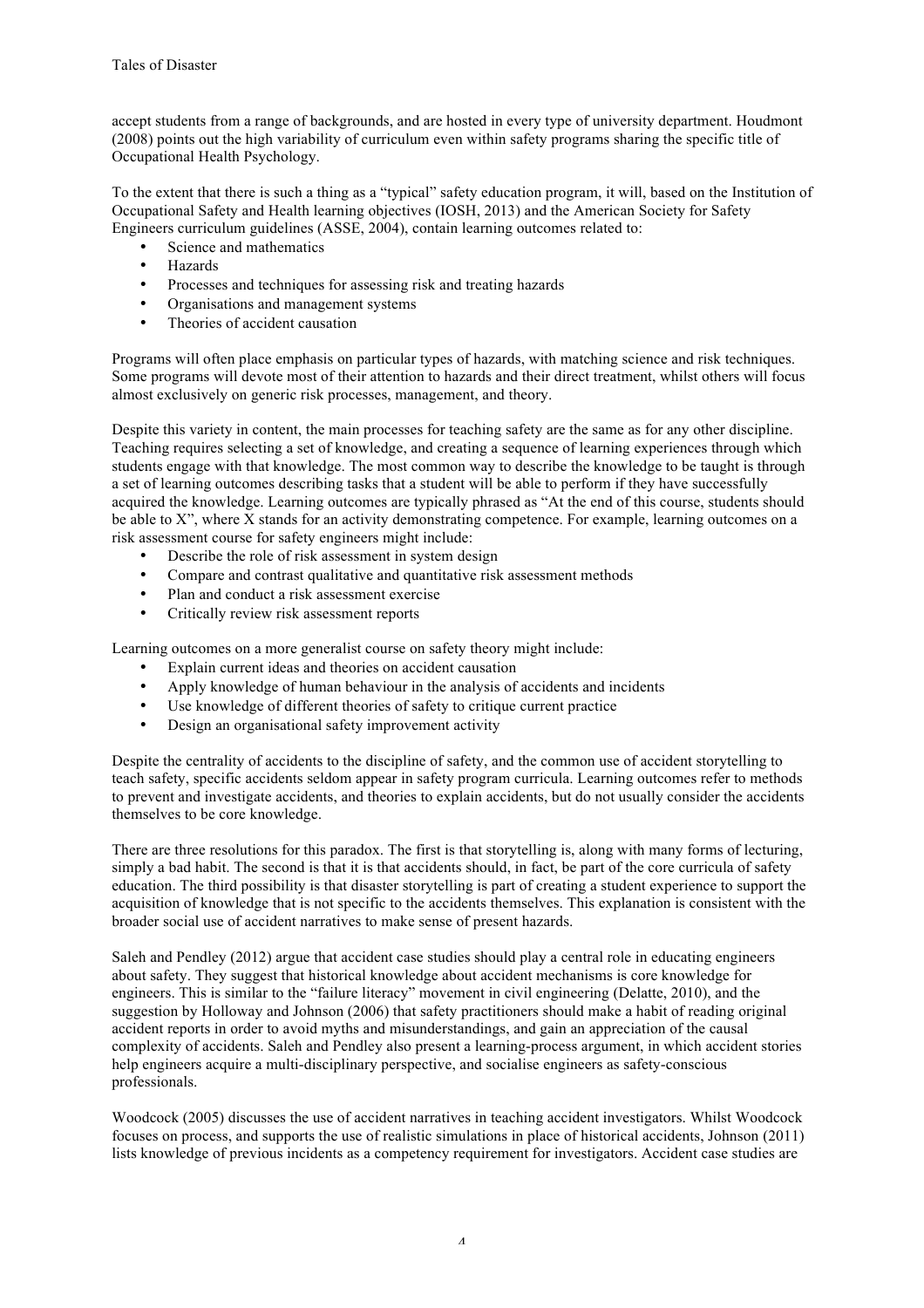also used in Crew Resource Management (CRM) training (O'Connor, 2011). The role of the accidents is motivational – illustrating communication problems that the CRM techniques are designed to avoid.

With the possible exception of accident investigator training, the argument that knowledge of specific accidents is core knowledge for safety practitioners is not compelling. Accident stories may contain information about failure mechanisms, but the tragic occurrence of these mechanisms at a particular time and place is, if viewed simply as content, unnecessary detail. For accident stories to be valuable for education they must have a purpose in helping students attain other learning outcomes.

# **3 Create a Believable World**

Meyer and Land (2003) introduce the term "threshold concepts" to describe conceptually difficult notions that open up new, previously inaccessible ways of understanding and interpreting knowledge within a discipline. Examples of threshold concepts provided by Meyer and Land include complex numbers and limits in mathematics, signification and deconstruction in social science, and opportunity cost in economics. Threshold concepts have special status with respect to learning, since they are considered to be transformative and irreversible – they shift the students' point of view in a way that is difficult to unlearn.

The study of threshold concepts within the field of safety has hitherto been limited to a short article by Atherton (2013). Atherton argues that whilst deep understanding of risk is a threshold concept, most health and safety teaching is insufficiently transformative or integrative to convey threshold concepts.

Baillie, Bowden and Meyer (2013) describe the following principles for a curriculum which supports acquisition of threshold capabilities. Students must:

- (1) Experience real, previously unseen situations.
- (2) Experience variation both within and between situations.
- (3) Exercise authentic professional discernment and judgement in each situation.
- (4) Reflect on experience (including time out for reflection), and
- (5) Have each new experience building on those that came before.

Taken at their most literal, these principles require an authentic experience of organisational life within the classroom in order to teach safety. The timescales, budgets and complexities of real engineering activities make this impossible. However, here the postgraduate nature of safety teaching works in its favour. Both students and instructors bring real-world work experience into the classroom, and the students spend time out of the classroom in safety-critical organisations.

The teaching challenge is to link the classroom to that real world environment such that the students can mentally fill in the missing detail and scale their experiences to create suitable learning situations. This is where stories have an important role in education. They provide the context which translates raw facts and concepts into an experience that students can relate to, understand and remember (Martin & Brouwer, 1991).

Attempts to describe why stories are effective highlight the difference in role played by a story listener, compared to other listening activities. Stories allow for multiple interpretations and conclusions. Stories "involve a certain level of negotiation in the meaning between teachers and students … it is the very absence of explicit spelling-out that allows the reader to enter into and engage with the story, triggering the imagination" (Negrete & Lartigue, 2004).

Knowledge presented as dogma or a series of empirical facts is neither transformative nor irreversible. A passive listener may sometimes acquire new facts, but these can just as easily be unlearned. Deep learning requires becoming actively interested in course content, looking for underlying principles, and relating ideas to previous knowledge and experience (Entwistle, 2000).

# **4 Embrace the Audience**

Stories serve a variety of specific educational purposes.

(1) Context – the story provides motive or historical background before a specific concept is introduced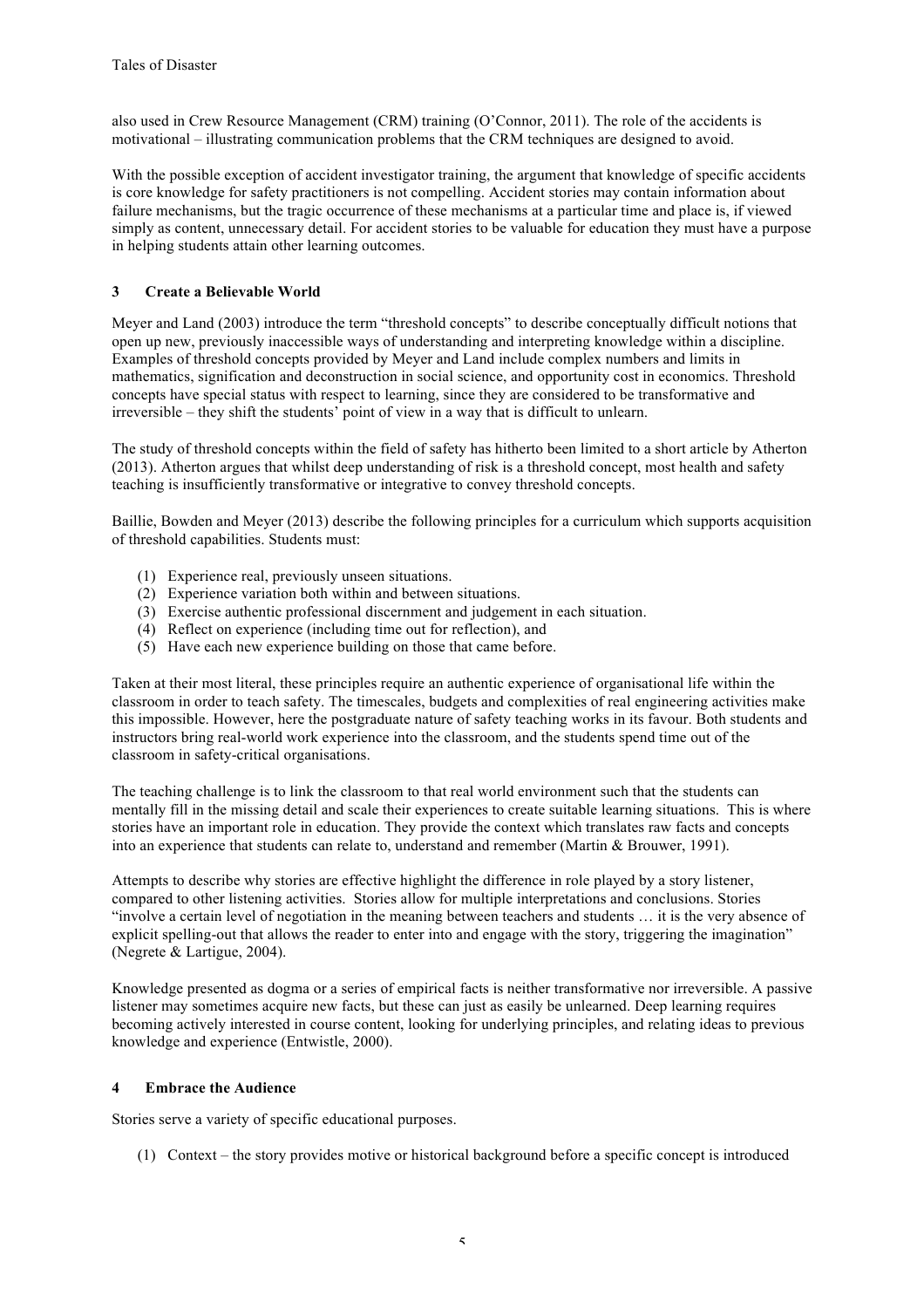- (2) Interest the story engages or re-engages listeners into the learning session, without accomplishing any content-specific teaching outcome
- (3) Importance the story underscores a concept, typically by showing what can go wrong if it is ignored
- (4) Authority the story serves as evidence for the truth of a concept
- (5) Realism the story helps the listener imagine themselves needing and applying the concept

Each purpose requires some degree of immersion within the story, which implies submission to the authority of the storyteller. McCloskey describes this challenge within the field of economics:

"A scientist convinced of what she writes will come from a certain background, supplied with a language. Unless her reader knows roughly the same language - that is, unless he has been raised in approximately the same conversation he will misunderstand and will be unpersuaded ...We do not submit to the authorial intentions of a badly done greeting card. In a well-done novel or a well-done scientific paper we agree to submit to the authorial intentions, so far as we can make them out. The entire game in a science such as biology or chemistry or economics is to evoke this submission to authorial intentions" (McCloskey, 1990).

# *4.1 Stories for the Purpose of Context and Interest*

"*On 23rd February, 1995, a Boeing 747-400 took off from East Midlands Airport headed for Lanzarote. Shortly after take-off both engines showed a sudden drop in oil pressure, and the flight diverted for Luton. The engines shut down due to a lack of oil during the landing roll. The proximate cause of this near-tragedy was that the high-pressure rotor covers were missing from both engines. Why were they missing? Let's go back to the night maintenance shift on the previous evening..."*

This story goes on to describe the events of the evening as a series of bad decisions, including mistakes, casual non-compliances and active rule breaking. I then ask the students "Who is responsible for the accident?" and after a brief discussion assert that this is an example of an *"*organisational accident". The next portion of the lecture formally introduces the concept of organisational accidents, and explains how it relates to other concepts that the students are already familiar with, such as "systematic failures" and the "Swiss Cheese Model". The story is then re-told from the perspective of the new concept, adding details that shift the focus of the story away from the actions of individuals and towards failings of the organisation.

This style of storytelling is known as a "perspective shift" or "perspective reversal" where the interpretation of actions in a story changes when the same scene is recounted from a different point of view.

The purpose here is to provide a realistic setting in which the concept of "organisational accidents" can be explained. Different parts of the concept can be illustrated using examples from the story, and students can phrase questions in terms of the story or the theory as they try to make sense of the concept. The ultimate learning outcome is for students to be able to "compare and contrast behavioural and organisational theories of accident causation".

I often open a lecture with an accident story to provide context and arouse interest. A review of my own lecture material indicated that it is my second most common way of opening a lecture – the most common is to position the learning outcomes relative to other parts of an engineering lifecycle.

## *4.2 Stories for the Purpose of Importance and Authority*

Whereas a story told before introducing a concept provides context, a story told after the concept is introduced reinforces the concept and provides alternate ways of understanding it. The following story is part of a lecture about reporting systems. At this point in the lecture I have already described the importance of clear rules, confidentiality, predictable consequences for bad actions, and regularly exercised communication channels.

"*Back around the year 2000 Danish air traffic authorities were struggling with a series of loss of separation incidents – 'loss of separation' is air traffic management jargon for when two aircraft almost hit each other. These incidents weren't being reported through regular channels, mainly because of a fear of prosecution. On a number of occasions incidents were covered up, and then leaked to the press, who demanded blood, resulting in prosecutions, resulting in more cover-ups. They introduced a system with four simple, absolute rules.* 

*Rule 1: Breaking confidentiality will get you punished.*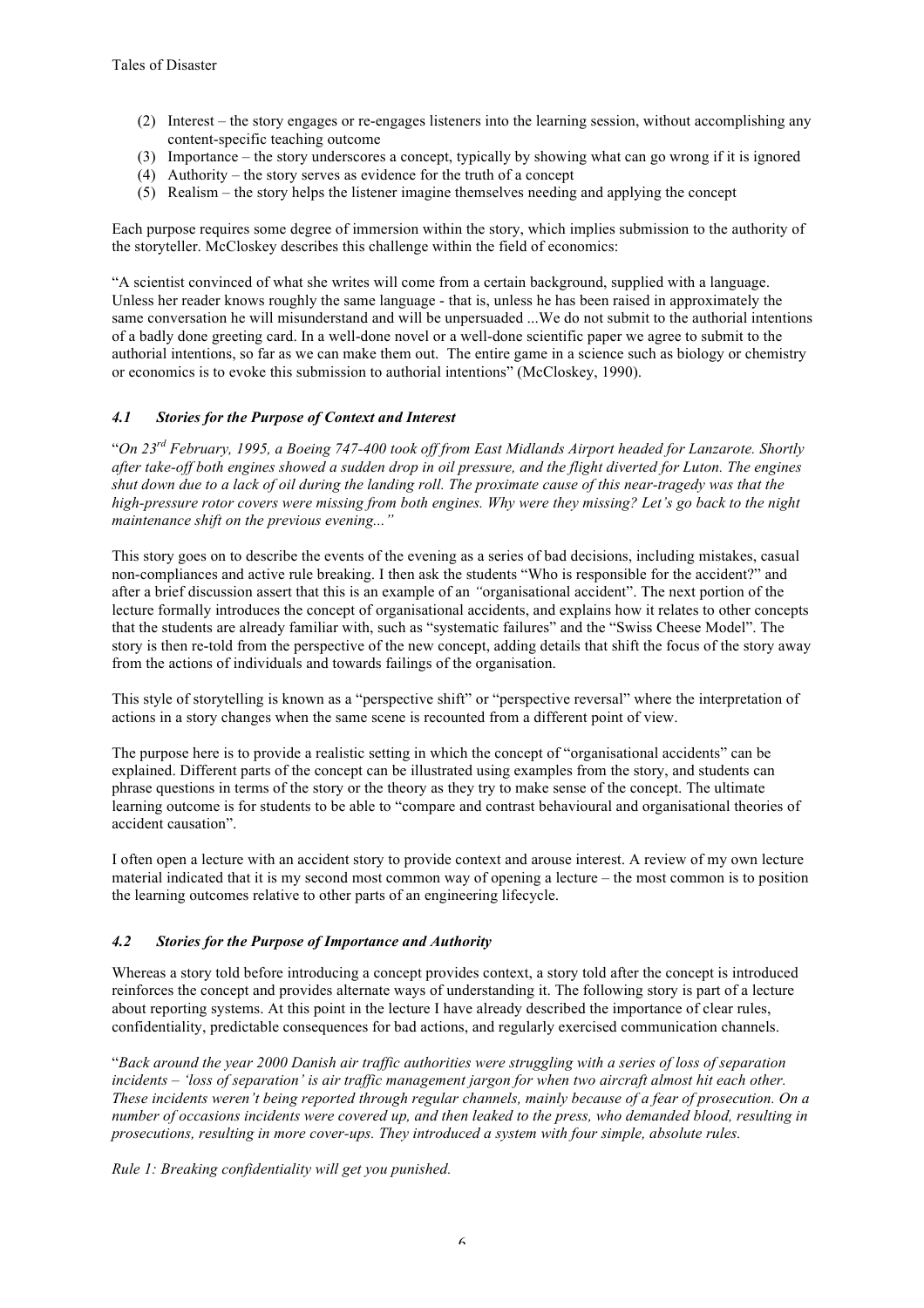*Rule 2: If you report an incident, you are guaranteed confidentiality and immunity. Rule 3: The only exceptions to rule 2 are gross negligence and drug taking*

*Rule 4: If you don't report an incident, but the other party does, we throw the book at you.* 

*Can you see the likely effect of these rules? Previously, if you thought you might be blamed for an incident, the best thing to do was to keep your mouth shut. Even if it wasn't your fault, there was nothing to gain and everything to lose by talking about it. Now, speaking out gets you immunity. The main thing to be scared of is if you don't report but somebody else does."*

The story goes on to explain how the change in policy led to a dramatic change in the reporting culture and behaviour. The flood of new data was difficult to cope with, but eventually identified technical problems with the airport equipment that weren't the fault of the air traffic controllers at all, and which wouldn't have been identified without their co-operation in reporting. The learning outcome is for students to be able to "explain the relationship between just culture and organisational improvement."

Stories such as this have little scientific weight in supporting the concept, but they have a lot of emotional pull. They reinforce both the importance of the concept, and the persona of the lecturer as someone who understands the challenges that real practitioners face.

# *4.3 Stories for the Purpose of Realism*

A student has not fully attained a concept until they have had a chance to apply it themselves and relate it to their own experiences. Such exploration also provides an opportunity to consider variations on the concept, and evaluation of the scope in which it is and is not applicable. A lecture format is not well suited to these activities, so the use of storytelling must extend to individual study and group-work.

Herreid defines cases studies as "stories with an educational message", and describes their use across lectures, discussions, and practical problem exercises. "If reading, arguing, and challenging are hallmarks of critical thinking, then case studies are the poster children for the process. Most of them are discipline specific, certainly. But they all grapple with the essence of critical thinking—asking for evidence—developing a habit of mind that should permeate everyday life." (Herreid, 2004).

The following extract is part of an "interrupted case study" (Herreid, 2007) dealing with a modification to a fictional aircraft, the Mistrale. The case study follows a lecture on change management during through-life safety.

"*SafeAir decide to offer the modification to their overseas suppliers as an optional change, at cost, since it does not directly affect safety. Most of the customers decline the offer. One of the Asian customers, the Air Force of Indo-Amnesia (AFIA), asks to buy one copy of the pack in order to try out the change, to see if it is worthwhile implementing on the rest of their fleet. What problems might arise because of this? Should SafeAir accept the request?"*

This case study presents the students with a closed-question decision task ("Should SafeAir accept the request?") intended to provoke discussion and debate. The information provided is intentionally insufficient and ambiguous – most student groups raise questions that cannot be answered. The role of the instructor is to reflect these questions back to the group, helping them to recognise that in real world situations there would be no definitive response to their desire for more factual information, and that decisions must be made in the face of this uncertainty. The learning outcome is for students to be able to "apply the principles of through-life safety to make operational decisions."

# **5 Drive Plot with Conflict**

Storytelling is not perfectly aligned with the principles of threshold concepts and deep learning. One area where stories fall short is in the critical examination of argument and evidence. Stories are not evidence, and arguably teaching-by-storytelling places anecdotes in a privileged position ahead of critical analysis.

Stories include plots, which convey temporality and causality (Carter, 1993), but many approaches to safety scholarship reject linear causal explanations of accidents (Dekker, Cilliers, & Hofmeyr, 2011; Hollnagel & Goteman, 2004; Lundberg, Rollenhagen, & Hollnagel, 2009). Others have argued for renewed scientific rigour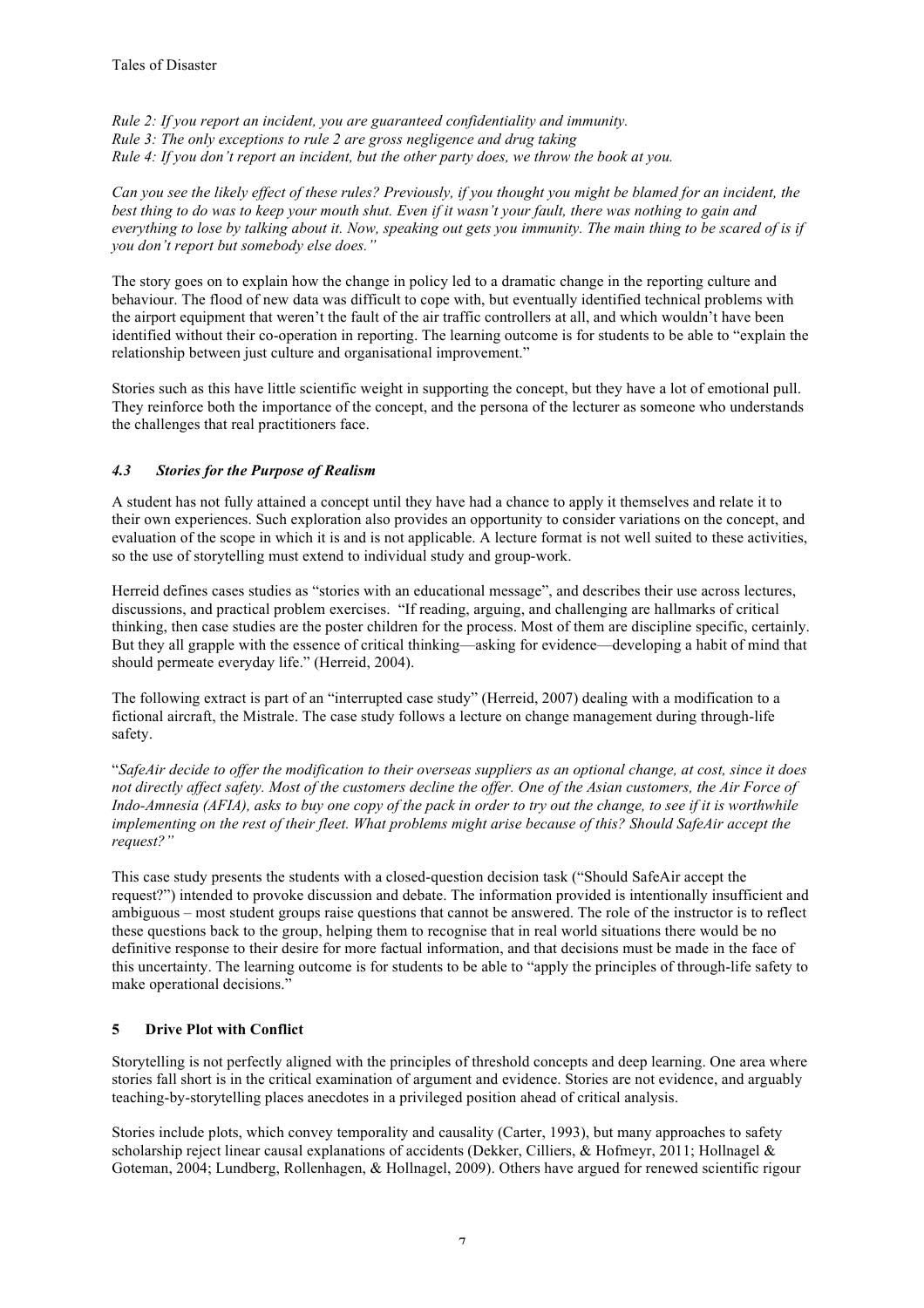in safety research (Alexander, Rae, & Nicholson, 2010). It is hard to reconcile storytelling with either complexity or scientific rigour.

Every story has a lifecycle. A story is born before it is told, and it does not die in the telling. The story of an accident starts with media reporting in the immediate aftermath of a real world event, and grows through official investigation and expert analysis. At some point after an accident the teacher must learn the story. This may be by reading the primary source, but it is more likely that the teacher will first encounter the story as told by someone else. The story may be told for general consumption as a documentary or mass-market non-fiction, or it may be included within more scholarly texts. Johnson and Holloway describe the dangers of acquiring safety stories in this way (Holloway & Johnson, 2006). They warn that storytelling can create and perpetuate myths and misunderstandings about specific accidents and about accidents in general. Holloway and Johnson are particularly concerned that stories may rely on simplistic explanations and black-and-white characters.

Once they are detached from their source material, stories may grow and change. What was speculation in the original report may become fact in retelling. Small details critical to understanding motives and actions may be lost, casting the actors in better or worse light.

Embracing the uncertain relationship between discourse and reality is a threshold concept in social science (Edwards, Ashmore, & Potter, 1995). Falsifiability and updating beliefs in the face of evidence are central to understanding the physical sciences. Teaching students to be safety practitioners requires training them in both modes of scientific thought.

This does not mean that learning about safety can or should involve constant scientific thinking. Before a student can engage in scientific thought they need to imagine themselves in a scientific role (Gilbert et al., 2005). Here is the promise and the danger. Storytelling can enable the context required for engagement, but inappropriate use of storytelling may teach students unscientific habits of thought and practice.

### **6 Deliver what you Promise**

Recognition of the role, promise, and danger of storytelling is a step towards better safety teaching. It allows examination of the type of stories that are used, and the way they are told. This is where narrative theory has something to offer to the practical teacher.

"Why narrative appeals, how the storyteller tells her story, what keeps us turning the page, how we recognize what is important for the narrative (need-to-know as opposed to nice-to-know), must be the concern of theoretician and practitioner alike" (Hunt, 1990)

In other words, theory can help determine what makes a good story, and how to tell that story well. Telling a good story well is a necessary but not sufficient condition for teaching. Success will be measured based on the story's effectiveness in providing learning experiences.

Storytellers make choices. Some choices will influence the overall quality of the story. If a narrator breaks the styles and conventions of genre, for example, the listener is likely to feel tricked and "fall out of the story". No learning outcome will be accomplished. Similarly, if there is inadequate conservation of detail - introducing information unnecessary for the atmosphere or plot – it becomes harder for the listener to recognise and achieve the learning outcome. Anton Chekhov is credited with the principle of "Chekhov's Gun": "Remove everything that has no relevance to the story. If you say in the first chapter that there is a rifle hanging on the wall, in the second or third chapter it absolutely must go off. If it's not going to be fired, it shouldn't be hanging there." (TVTropes, 2013)

Other choices will influence both the quality of the story and the message of the story. In particular, choices relating to characters and points of view create valence - they help the listener relate emotionally to aspects of the story. Choices relating to plot points - particularly timing of when details emerge - help the listener infer causal relationships.

### *6.1 Placement of Main Plot Points*

In a conventional narrative arc, there are two events, or "story beats"*,* of particular significance. The "inciting incident" changes life as it is, setting a conflict into place. The "crisis" resolves the conflict and establishes a new equilibrium (McKee, 2010).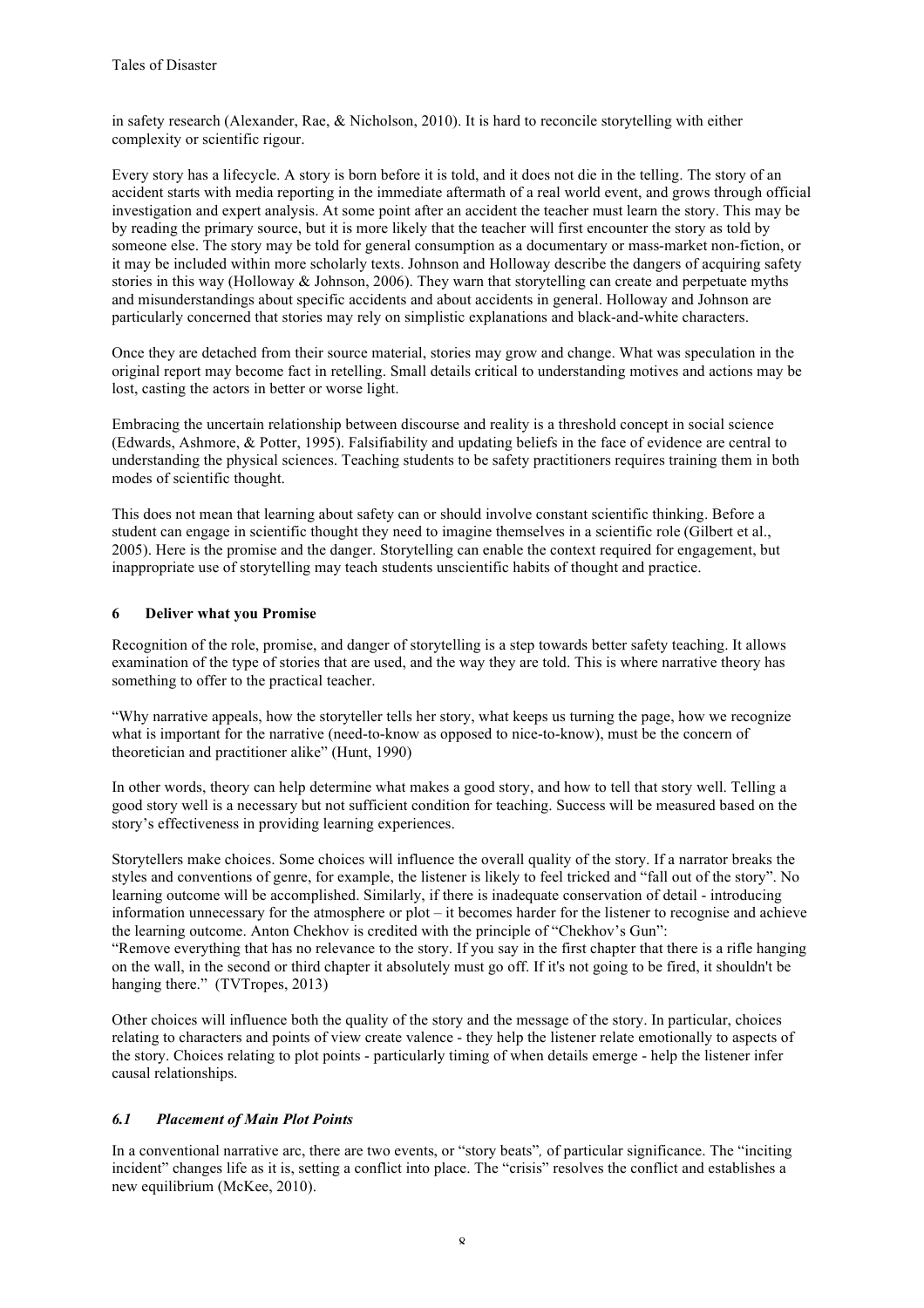In an accident story, there are two natural candidates for these events: the accident itself, and the identification of the causes. The accident can be the inciting incident, arcing towards the final revelation of the causes. This creates a clear conflict requiring resolution - the classic mystery or police procedural conflict between perpetrator and investigators.

One potential difficulty is that the accident itself may unfold over a significant period of time. This isn't insurmountable - there is room in the plot arc for a midpoint or "first crisis", secondary to the main crisis. "The heroes emerge safely from the accident, but now they must embark on a new struggle, to find the answers." This only compounds the second difficulty, though, which is that placing the cause of the accident at the crisis is very poor safety engineering pedagogy. Students should not be led to believe that accidents can be ascribed single, simple causes. The explanation for an accident should be unsatisfactory, encouraging a constant quest for deeper understanding.

A much better fit is to place the earliest causal factor in the accident as the inciting incident. The plot arc then leads through the development of failures and mistakes until it eventually reaches the accident event. If the accident occurs over an extended period of time, the start of the accident becomes a first-crisis midpoint.

Placing an accident at the crisis means that the antagonist wins the conflict. This is counter to most narrative conventions, but is acceptable if we accept that disaster stories are a genre, and that failure at the crisis is a convention of the genre. There is an obligation to make the genre clear to the listener at an emotional level so that the story fulfils its promises. One way to achieve this is through the language of the scene-setting before the inciting event. This explains the standardised language opening most disaster stories. Once the listener is primed to expect a particular genre, a failure by the heroes will not be unexpected. Narrow escapes are acceptable, but serve as unexpected plot twists, playing with the conventions of the genre.

# *6.2 The Protagonist, Antagonist, and Conflict*

Every plot requires a protagonist. The protagonist is on a physical or metaphorical journey towards some goal. If the protagonist must become a different or better person before they can reach the goal, they undergo character development. Obstructing the path to the goal is an antagonist. The antagonist has goals that are inconsistent with the goals of the protagonist. The nature of the conflict between the antagonist and the protagonist determines the basic plot structure (McKee, 2010).

Whilst it may seem that the antagonist in a disaster plot is the disaster itself, natural forces are not invested with agency; they have no goal. A disaster movie will frequently establish other humans – selfish or wilfully blind – as the antagonists. A teaching experience cannot afford such easy blame (Dekker, 2011). The antagonist – and therefore the conflict – must be internal, facilitating understanding of why decisions were made, even if in hindsight they appear to be errors.

Northrop Frye (1957) proposes a theory of "modes" characterising the protagonist. He asks about the moral character and power of the protagonist. Is the protagonist morally better than us, worse than us, or on the same level as us? Are they capable of more than a normal person, the same as a normal person, or are they unusually limited in intelligence or influence? Whilst Frye's model extends to stories where the hero has power above and beyond natural law, it also provides insight into how humans are portrayed. A storyteller can choose for the protagonists to be heroic examples, influential but misguided, helpless victims, or a tragic cause of their own misfortunes.

Telling a disaster story from the perspective of the victims is very common in media depictions of accidents. The effect is to highlight the sequence of events after the accident becomes highly likely or inevitable, and to decrease the importance of the long term causes of the accident.

Victim-based narratives are frequently paired with investigator-based stories. Where this happens, it is often portrayed as a search for "the explanation" for what has caused the awful experience for the victims. For safety students, victim stories promote learning outcomes relating to ethics. They highlight that the ultimate responsibility of the practitioner is to the safety of the public. The victim appears both innocent and powerless, reinforcing both the power of the safety practitioner, and the importance of exercising that power morally.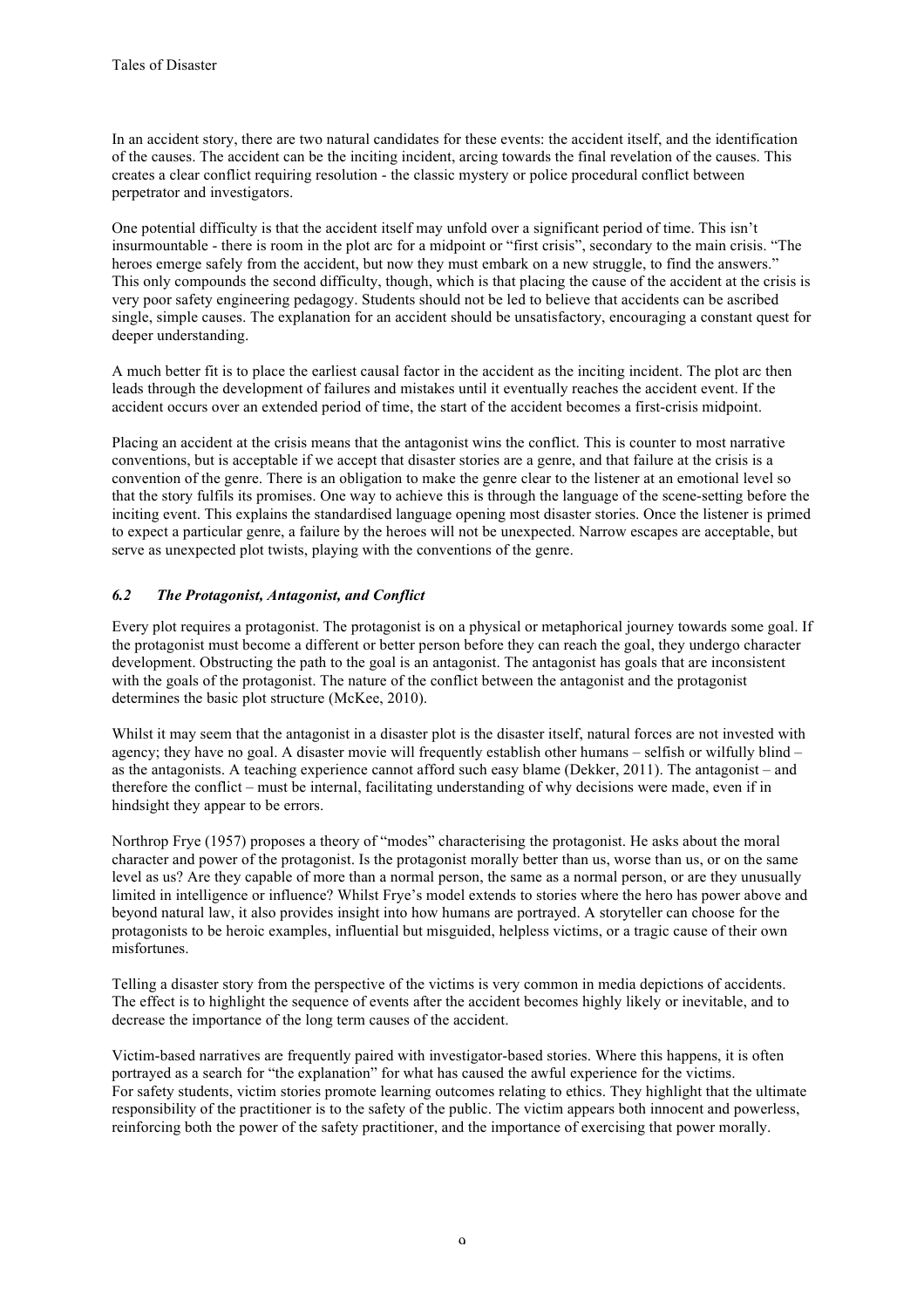The first and most obvious rule of a victim narrative is not to blame the victim. The power of the story comes from the audience viewing the victim as an eligible target of moral consideration - ideally a vulnerable innocent. Mistakes must be explained by the situation, not by stupidity.

"*The Piper Alpha workers had been told to assemble in the accommodation blocks in the event of an emergency. Their training led them to believe that this was the safest place to be whilst waiting for rescue. They were unaware that the location of the fire, the direction of the wind, and the lack of alternate evacuation routes would turn this safe-haven into a death-trap."*

By making the experience of an accident vivid and realistic, victim stories also make accidents more salient.

An investigator protagonist story is similar, but not identical, to a classic mystery story. A brilliant classic mystery provides all of the elements necessary for the audience to solve the mystery, and then entertains by providing a solution that the audience did not expect. The cleverness of the solution (and therefore the cleverness of the detective) provides a climax for the story.

For educational purposes, it is helpful for the students to discover the solution for themselves, before it is revealed. Making logical connections between pieces of evidence, followed by the positive feedback of being right, is more effective than the students being surprised by the solution.

As each detail emerges, the students can fit it into a broader picture. Occasionally this picture will be imperfect, so an investigator story must contain reconciliation points. These are often presented in the guise of "recaps".

"*So at this point, what did the investigators know? The witness testimony and evidence from the flight recorder told them that the pilots had not deliberately or accidentally triggered the ejector seat. The test and inspection evidence told the investigators that the seat was working correctly two days before the accident. It was clear that something had gone wrong during those two days. They set out to trace exactly what had happened …"*

An investigator-protagonist story relies heavily on flashbacks. Whilst the story is nominally set after the accident, this is in fact a framing device to tell the story of what happened before the accident. The accident remains at the climax of the story, but paradoxically also becomes the initiating event – the first sign that something is wrong. Told in this way there is no single clear explanation as in a classic mystery, just a realisation that all of the preceding events contributed to the accident.

In science education, one of the challenges is that students see a gap between themselves and the "geniuses" who make scientific discoveries (Gilbert et al., 2005). Safety engineering education has the reverse problem students find it hard to relate to the apparently poor behaviour of engineers and managers involved in accidents. One of the goals of storytelling is to show how hard it was for the protagonists to make the right decision with the information they had available. If the moral of the story is too simplistic and if the right answer appears too obvious, any complexity in the learning outcome will be lost.

An operator-protagonist story makes heavy use of foreshadowing, with the rule of Chekhov's Gun in constant play. The student can simultaneously understand the reasons for an action at the time, and the possible eventual consequences of that action.

"*There was a simple solution to the exact problem – an operator controlled backup called the block valve. If the operators closed the block valve, steam would stop escaping, and the reactor would be in its normal shutting down state. Shutting the block valve wasn't a general solution to any problem though – it was a specific solution to a stuck-open PORV valve. Before the operators could implement this as a solution, they needed to understand the problem.*

*This is the point where it would be very helpful for the operators to have a little light that told them whether the PORV was open or closed. There was indeed a light that they thought provided this information. The light was turned on and off by the power to the valve, rather than by the valve positions directly. They thought it was telling them that the valve was closed, when in fact it was merely telling them that the valve was meant to be closed. With the valve stuck open, a loss of coolant accident was in progress."*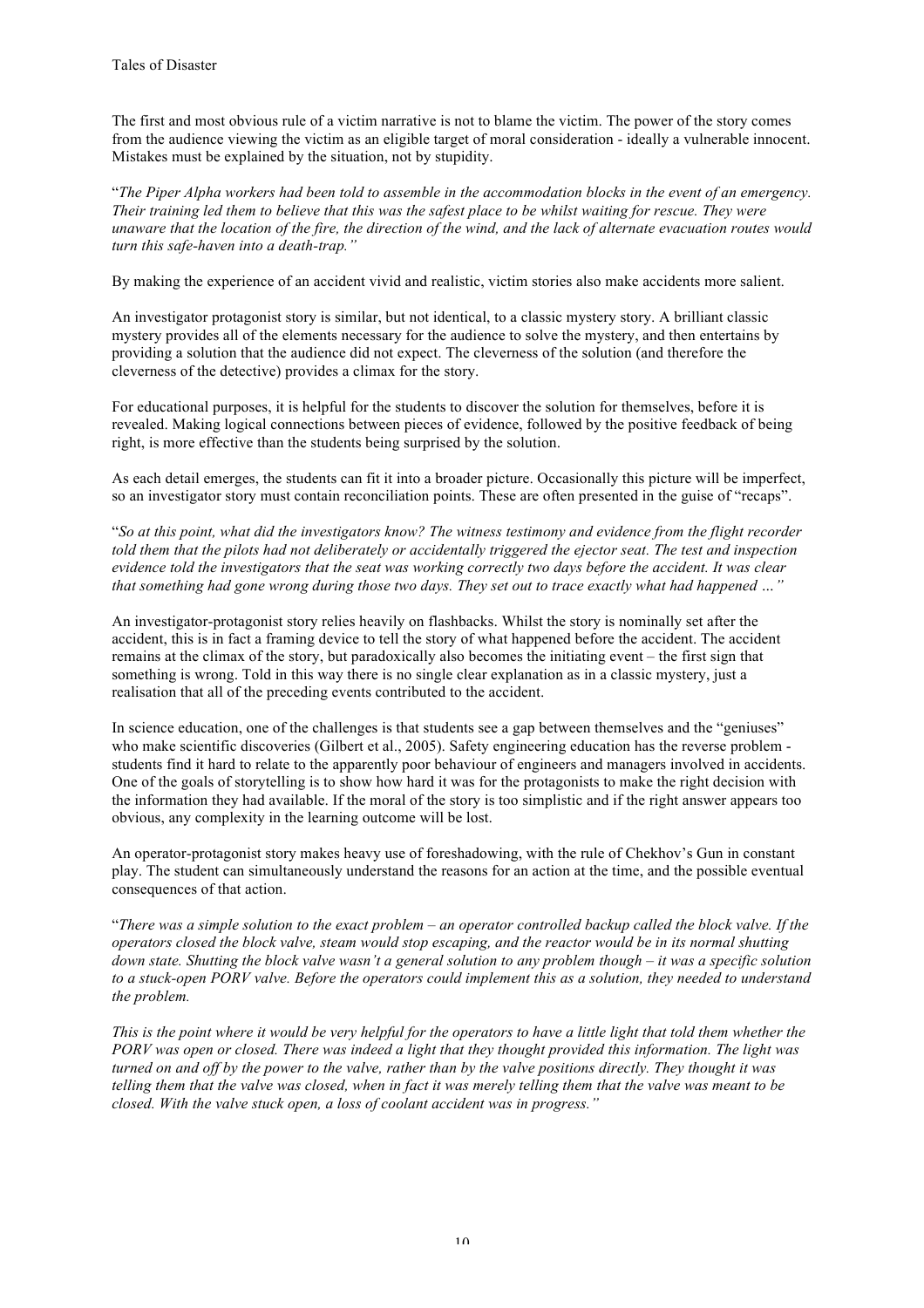## *6.3 Timing*

As well as the placement of plot points and the choice of protagonist, a storyteller must make a series of decisions about the order of events. The first such decision relates to temporal framing. When does the story start? When does it finish? Framing can include and exclude details from the plot. Typically an earlier start will broaden the causes of the accident, including aspects of organisational culture, regulation, and political decisionmaking. A later start will focus on technical and operational causes of the accident. What order is used to convey events? In a story, time and order are proxies for causality. If event A is followed immediately by event B, it is implied that event A made event B more likely. The storyteller is not restricted by the order in which events actually happened. "Foreshadowing" can introduce future events early, by hinting at what is to come. A "reveal" can hide a detail until it becomes relevant, changing perceptions of causality by re-ordering events within the story without changing the underlying timeline.

# **7 Make your Characters Vulnerable**

This paper is written in first person as a deliberate narrative choice. It is part of a story that began when I asked myself the question "Why do I tell so many tales about accidents?" The conflict that drove the plot was the tension between my role as a storyteller and my professional identity as a safety engineer. Real science is about falsifiable hypotheses tested by empirical investigations, isn't it? Maybe I shouldn't be telling stories at all.

Like any protagonist obedient to the demands of plot and genre, I set out on a journey. I encountered characters such as Holloway and Johnson (2006) warning me of the dangers of embracing story, and Gilbert (2005) suggesting that story was the only path to reach my goals. The climax of the story was reached, and the conflict resolved, when I attained the threshold concept (Meyer & Land, 2003) that all teaching is storytelling. Crafting student experiences through tales is not only desirable but also unavoidable. The challenge is to align storytelling with learning outcomes through appropriate narrative choices.

Just as poor accident reports can be instruments of blame that hinder the process of community learning, poorly constructed stories can lead students away from desirable learning outcomes. Good stories, told well, lead students toward fresh insights and deep understanding.

Alexander, R. D., Rae, A. J., & Nicholson, M. (2010). Matching Goals and Methods in System Safety Engineering.

Arezes, P. M., & Swuste, P. (2012). Occupational Health and Safety post-graduation courses in Europe: A general overview. *Safety Science*, *50*(3), 433–442. http://doi.org/10.1016/j.ssci.2011.10.003

ASSE. (2004). Safety Curriculum Guidelines. Retrieved April 9, 2015, from http://www.asse.org/professionalaffairs/govtaffairs/ngposi18/

Atherton, J. S. (2013). Health and Safety and threshold concepts. Retrieved November 10, 2014, from http://www.doceo.co.uk/tools/TC\_HandS.htm

Aven, T. (2014). What is safety science? *Safety Science*, *67*, 15–20. http://doi.org/10.1016/j.ssci.2013.07.026

Baillie, C., Bowden, J. A., & Meyer, J. H. F. (2013). Threshold capabilities: threshold concepts and knowledge capability linked through variation theory. *Higher Education*, *65*(2), 227–246. http://doi.org/10.1007/s10734- 012-9540-5

Bergman, A., Gray, B., Moffat, J., Simpson, E., & Rivara, F. (2002). Mobilizing for pedestrian safety: an experiment in community action. *Injury Prevention*, *8*(4), 264–267. http://doi.org/10.1136/ip.8.4.264

Carter, K. (1993). The Place of Story in the Study of Teaching and Teacher Education. *Educational Researcher*, *22*(1), 5–18. http://doi.org/10.3102/0013189X022001005

Cullen, E. T., & Washington, S. (2007). Tell Me A Story… Using Stories to Improve Occupational Safety Training. *Proceedings of ASSE's Safety 2007, Orlando, FL, USA*.

Dannels, D. P. (2000). Learning to Be Professional: Technical Classroom Discourse, Practice, and Professional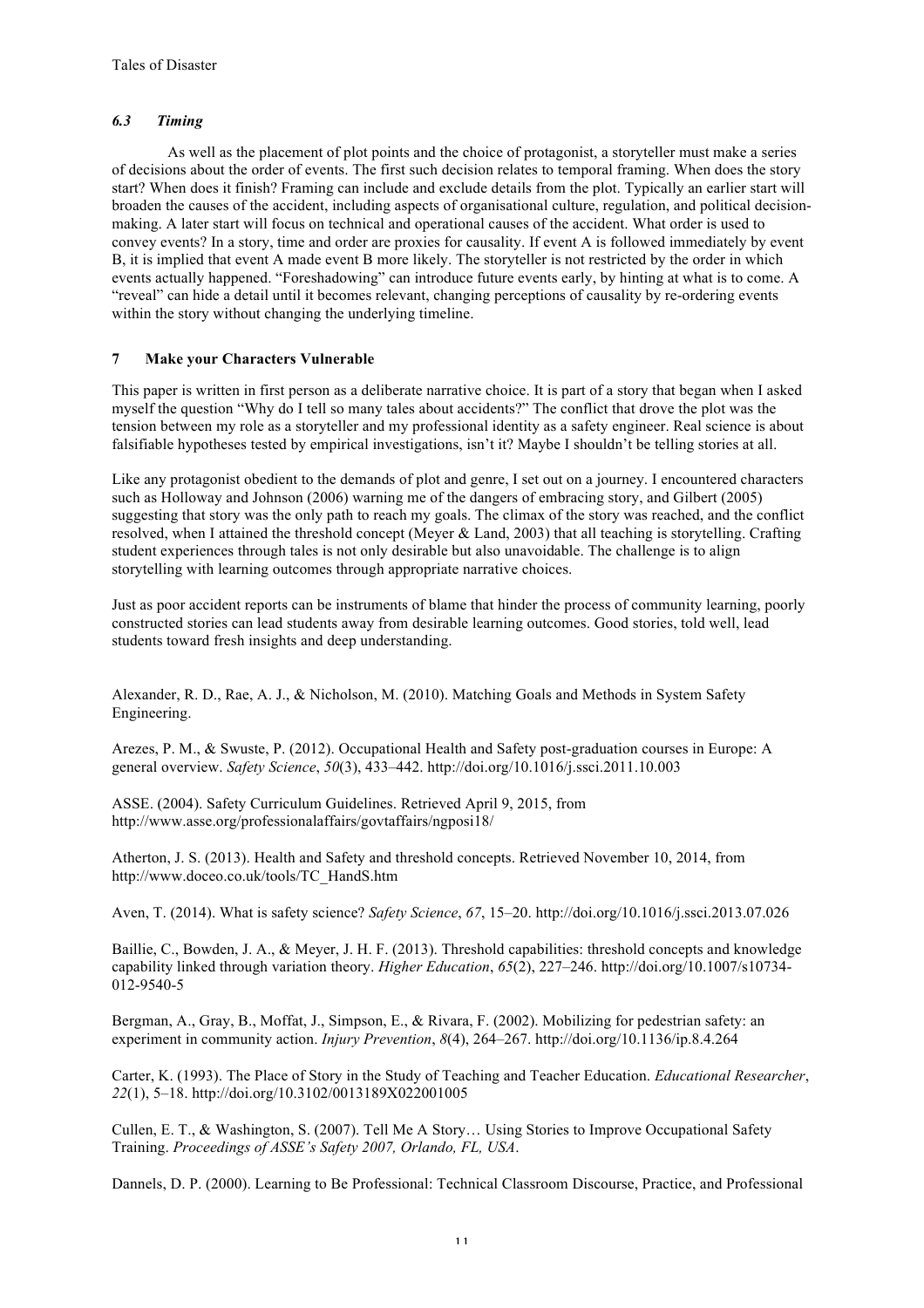Identity Construction. *Journal of Business and Technical Communication*, *14*(1), 5–37. http://doi.org/10.1177/105065190001400101

Davidson, L. (2008). Tragedy in the Adventure Playground: Media Representations of Mountaineering Accidents in New Zealand. *Leisure Studies*, *27*(1), 3–19. http://doi.org/10.1080/02614360701240972

Dekker, S. (2011). The criminalization of human error in aviation and healthcare: A review. *Safety Science*, *49*(2), 121–127. http://doi.org/10.1016/j.ssci.2010.09.010

Dekker, S., Cilliers, P., & Hofmeyr, J.-H. (2011). The complexity of failure: Implications of complexity theory for safety investigations. *Safety Science*, *49*(6), 939–945. http://doi.org/10.1016/j.ssci.2011.01.008

Delatte, N. (2010). Failure literacy in structural engineering. *Engineering Structures*, *32*(7), 1952–1954.

Edwards, D., Ashmore, M., & Potter, J. (1995). Death and Furniture: the rhetoric, politics and theology of bottom line arguments against relativism. *History of the Human Sciences*, *8*(2).

Entwistle, N. (2000). Promoting deep learning through teaching and assessment: conceptual frameworks and educational contexts.

Frye, N. (1957). Anatomy ofcriticism. *Princeton: Princeton UP*.

Gilbert, J., Hipkins, R., & Cooper, G. (2005). Faction or fiction: Using narrative pedagogy in school science education (Vol. 30).

Hayes, J., & Maslen, S. (2014). Knowing stories that matter: learning for effective safety decision-making. *Journal of Risk Research*, 1–13. http://doi.org/10.1080/13669877.2014.910690

Herreid, C. F. (2004). Can case studies be used to teach critical thinking? *Journal of College Science Teaching*, *33*(6), 12–14.

Herreid, Clyde Freeman. 2007. *Start with a Story: The Case Study Method of Teaching College Science*. NSTA Press.

Hollnagel, E., & Goteman, O. (2004). The functional resonance accident model. *Cognitive System Engineering in Process Plant 2004*.

Holloway, C. M., & Johnson, C. W. (2006). Why System Safety Professionals Should Read Accident Reports. Presented at the IET System Safety Conference, London. Retrieved from http://archive.org/details/nasa\_techdoc\_20060020178

Houdmont, J., Leka, S., & Bulger, C. (2008). The Definition of Curriculum Areas in Occupational Health Psychology (Vol. 3, pp. 145–170). Nottingham, UK: Nottingham University Press. Retrieved from http://eprints.nottingham.ac.uk/960/

Hunt, P. (1990). New Directions in Narrative Theory. *Children's Literature Association Quarterly*, *15*(2), 46– 47. http://doi.org/10.1353/chq.0.0809

International Nuclear Safety Advisory Group. (1991). *Safety Culture*. Vienna.

IOSH. (2013). *Accreditation of Qualifications*.

Johnson, C. (2003). *Failure in Safety Critical Systems: A Handbook of Accident and Incident Reporting*. Glasgow: University of Glasgow Press.

Johnson, C. (2011). Competency management systems to support accident and incident investigators. Las Vegas. Retrieved from http://www.dcs.gla.ac.uk/~johnson/papers/ISSC2011/investigator\_training.pdf

Katz, S. M. (1993). The Entry-Level Engineer: Problems in Transition from Student to Professional. *Journal of*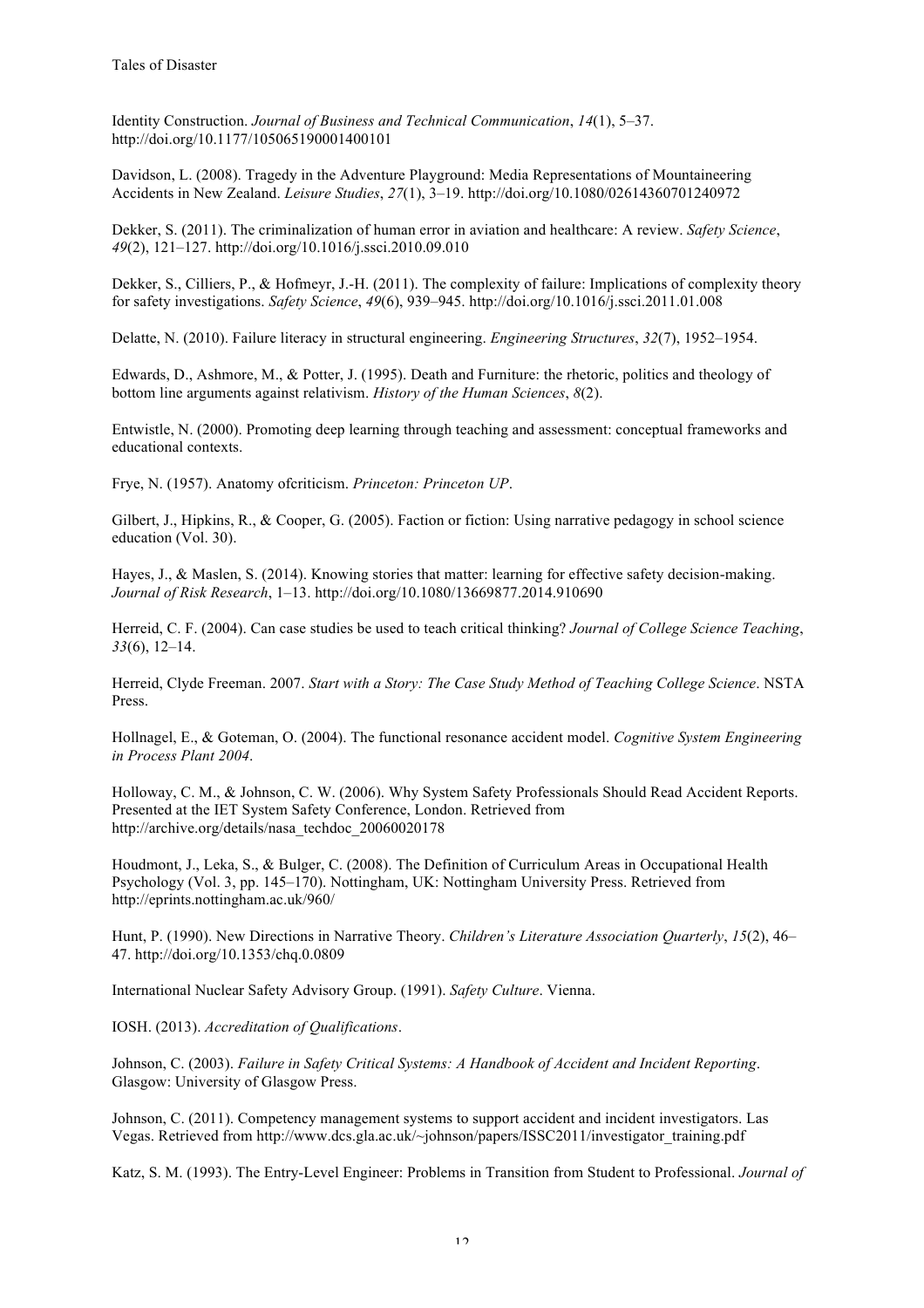*Engineering Education*, *82*(3), 171–174. http://doi.org/10.1002/j.2168-9830.1993.tb00097.x

Leveson, N. (1995). Medical Devices: The Therac-25. Addison Wesley.

Leveson, N. (2011). *Engineering a Safer World*. MIT Press.

Lundberg, J., Rollenhagen, C., & Hollnagel, E. (2009). What-You-Look-For-Is-What-You-Find – The consequences of underlying accident models in eight accident investigation manuals. *Safety Science*, *47*(10), 1297–1311. http://doi.org/10.1016/j.ssci.2009.01.004

Mairal, G. (2011). The history and the narrative of risk in the media. *Health, Risk & Society*, *13*(1), 65–79. http://doi.org/10.1080/13698575.2010.540313

Maitlis, S. (2012). Narrative Analysis. In G. Symon & C. Cassell (Eds.), (pp. 492–511). Los Angeles: Sage Publications.

Martin, B. E., & Brouwer, W. (1991). The sharing of personal science and the narrative element in science education. *Science Education*, *75*(6), 707–722. http://doi.org/10.1002/sce.3730750610

McCloskey, D. N. (1990). Storytelling in economics. *Narrative in Culture: The Uses of Storytelling in the Sciences, Philosophy, and Literature*, 5–22.

McKee, R. (2010). *Story: Style, Structure, Substance, and the Principles of Screenwriting* (1st Edition). HarperCollins.

Meyer, J., & Land, R. (2003). *Threshold concepts and troublesome knowledge: linkages to ways of thinking and practising within the disciplines*. University of Edinburgh UK.

Negrete, A., & Lartigue, C. (2004). Learning from education to communicate science as a good story. *Endeavour*, *28*(3), 120–124. http://doi.org/10.1016/j.endeavour.2004.07.003

O'Connor, P. (2011). Assessing the Effectiveness of Bridge Resource Management Training. *The International Journal of Aviation Psychology*, *21*(4), 357–374. http://doi.org/10.1080/10508414.2011.606755

Perrow, C. (1999). *Normal Accidents: Living with High-Risk Technologies*. Princeton University Press.

Rae, A. J., & Hawkins, R. (2012). Risk Assessment in the Wild. Presented at the Australian Safety Critical Systems Conference, Brisbane.

Rae, A. J., McDermid, J., & Alexander, R. D. (2012). The Science and Superstition of Quantitative Risk Assessment. Presented at the Annual European Safety and Reliability Conference, Helsinki.

Rae, A. J., Nicholson, M., & Alexander, R. D. (2010). The State of Practice in System Safety Research Evaluation. Presented at the IET System Safety Conference, Manchester.

Rochlin, G. I. (1999). Safe operation as a social construct. *Ergonomics*, *42*(11), 1549–1560.

Saleh, J. H., & Pendley, C. C. (2012). From learning from accidents to teaching about accident causation and prevention: Multidisciplinary education and safety literacy for all engineering students. *Reliability Engineering & System Safety*, *99*, 105–113. http://doi.org/10.1016/j.ress.2011.10.016

Sanne, J. M. (2008). Incident reporting or storytelling? Competing schemes in a safety-critical and hazardous work setting. *Safety Science*, *46*(8), 1205–1222. http://doi.org/10.1016/j.ssci.2007.06.024

Stone, D. A. (1989). Causal Stories and the Formation of Policy Agendas. *Political Science Quarterly*, *104*(2), 281–300. http://doi.org/10.2307/2151585

Turner, B. A. (1976). The Organizational and Interorganizational Development of Disasters. *Administrative Science Quarterly*, *21*(3), 378–397. http://doi.org/10.2307/2391850